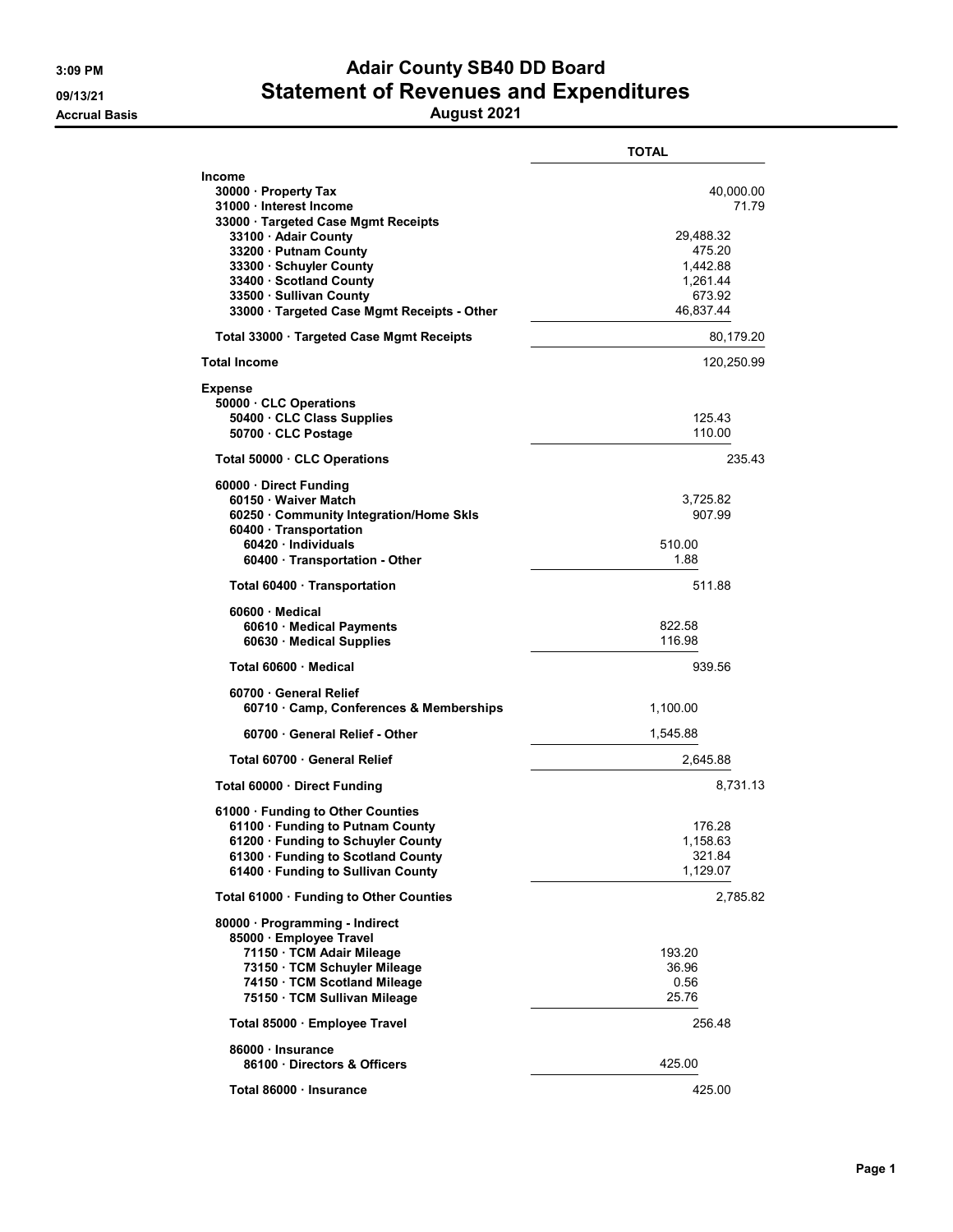## 3:09 PM **Adair County SB40 DD Board** 09/13/21 Statement of Revenues and Expenditures

## Accrual Basis August 2021

|                                                              | <b>TOTAL</b>         |
|--------------------------------------------------------------|----------------------|
| 87000 Office Expenses<br>87100 Office Supplies               |                      |
| 87110 Office Supplies-Country Club                           | 11.44                |
| 87120 Office Supplies-McPherson<br>87130 Office Supplies-PPE | $-2,548.96$<br>22.72 |
|                                                              |                      |
| Total 87100 · Office Supplies                                | $-2,514.80$          |
| 87200 Postage                                                |                      |
| 87210 · Postage-General                                      | 82.50<br>99.60       |
| 87220 · Postage-TCM                                          |                      |
| Total 87200 · Postage                                        | 182.10               |
| 87400 Copier                                                 |                      |
| 87420 Copier-McPherson                                       | 260.15               |
| Total 87400 · Copier                                         | 260.15               |
| 87700 · Building Maintenance                                 |                      |
| 87710 Janitorial<br>87711 · Janitorial-Country Club          | 100.67               |
| 87712 Janitorial-McPherson                                   | 1,073.11             |
| Total 87710 · Janitorial                                     | 1,173.78             |
|                                                              |                      |
| 87715 · Elevator/Lift Expense<br>87720 Lawn Care             | 71.00                |
| 87721 · Lawn Care-Country Club                               | 100.00               |
| 87722 Lawn Care-McPherson                                    | 30.00                |
| Total 87720 Lawn Care                                        | 130.00               |
| Total 87700 · Building Maintenance                           | 1,374.78             |
| 87800 · Software & Technology                                |                      |
| 87830 · Soft & Tech- Managed IT                              | 6,986.00             |
| 87800 · Software & Technology - Other                        | 180.00               |
| Total 87800 · Software & Technology                          | 7,166.00             |
| 87900 · Representative Payee Expense                         | 36.00                |
| Total 87000 · Office Expenses                                | 6,504.23             |
| 87500 · Personnel                                            |                      |
| 51000 CLC Personnel                                          |                      |
| 51100 CLC Center Salary Expense                              | 2,598.12             |
| Total 51000 · CLC Personnel                                  | 2,598.12             |
| 66000 · Payroll Expenses                                     |                      |
| 66500 Salary Sick                                            | 1,706.53             |
| 66600 · FFCRA Leave                                          | 278.23               |
| 66700 · Salary Vacation<br>66000 · Payroll Expenses - Other  | 5,107.77<br>8,384.75 |
| Total 66000 · Payroll Expenses                               | 15,477.28            |
| 70300 TCM Admin Salary                                       | 3,961.71             |
| 71110 · TCM Adair Salary Expense                             | 28,733.59            |
| 72110 · TCM Putnam Salary Expense                            | 1,945.67             |
| 73110 · TCM Schuyler Salary Expense                          | 3,172.38             |
| 74110 · TCM Scotland Salary Expense                          | 1,738.46             |
| 75110 · TCM Sullivan Salary Expense                          | 3,974.24             |
| 87510 · Salary Expense                                       | 17,792.62            |
| 87540 · Employee Benefits                                    | $-7,456.16$          |
| Total 87500 · Personnel                                      | 71,937.91            |
| 88500 · Training                                             | 978.50               |